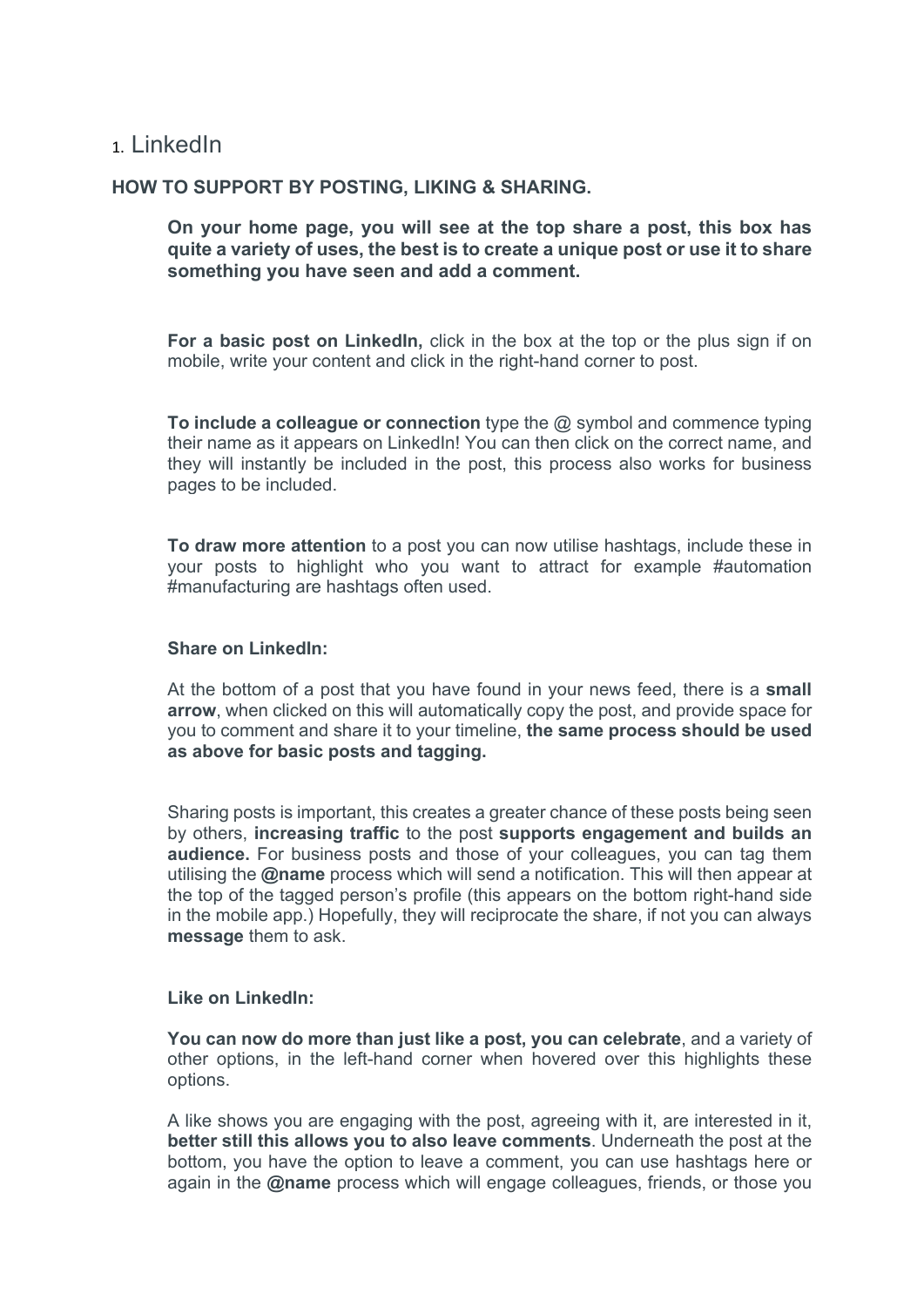may think will be interested. (It's worthwhile tagging someone outside of the industry, to build the reach of posts, you will notice your timeline will become quite closed, if you do this regularly it will open up new avenues, and make options more varied.)

#### **Hashtags**

As a group, it would be great if we could utilise hashtags.

(Please note if it is a personal post, I would recommend placing them in the **comments** after posting, if you are looking to create more engagement, as LinkedIn picks this up as a comment.)

If you see a post (which you should as you should be tagged) and can comment using other hashtags this will help.

### **This is not law to include a hashtag it is relatively new.**

**Following Hashtags** # To be agreed and refined.

By following hashtags, you can get more of what you want on your feed, simply search the word in the search bar, and this will give you a list of all of those that have used this, its quicker if you place the # first, but it works, either way, you can then build your network.

**Creating posts, liking, sharing, and commenting builds your profile, the more engagement the more you are seen, and this is important for the business, and brand, by increasing tags, engaging on posts, and sharing with others, more people will see our combined efforts and improve our visibility across this platform in front of professionals we may not yet have had success engaging with.** 

# **Posting is a positive process for all of us.**

#### **Connecting:**

To connect with someone is a fairly easy process, gaining acceptance is at times more difficult.

With LinkedIn paid service you gain opportunities known as credits, these allow you to connect with those that do not accept direct connections, its worth **considering after using the free profile service if this suits your needs.**

When connecting always consider how you feel when you receive a connection, a request, or a persistent email. You can sometimes rely on the fact your mutual connections know you and therefore vouch for your connection request by proxy. However, a better option is to send a brief message letting them know why you wish to connect, to show that you have considered your request, and not just completed a random search.

Creating good connections, relevant to your past work experience and current post is important for engagement and visibility.